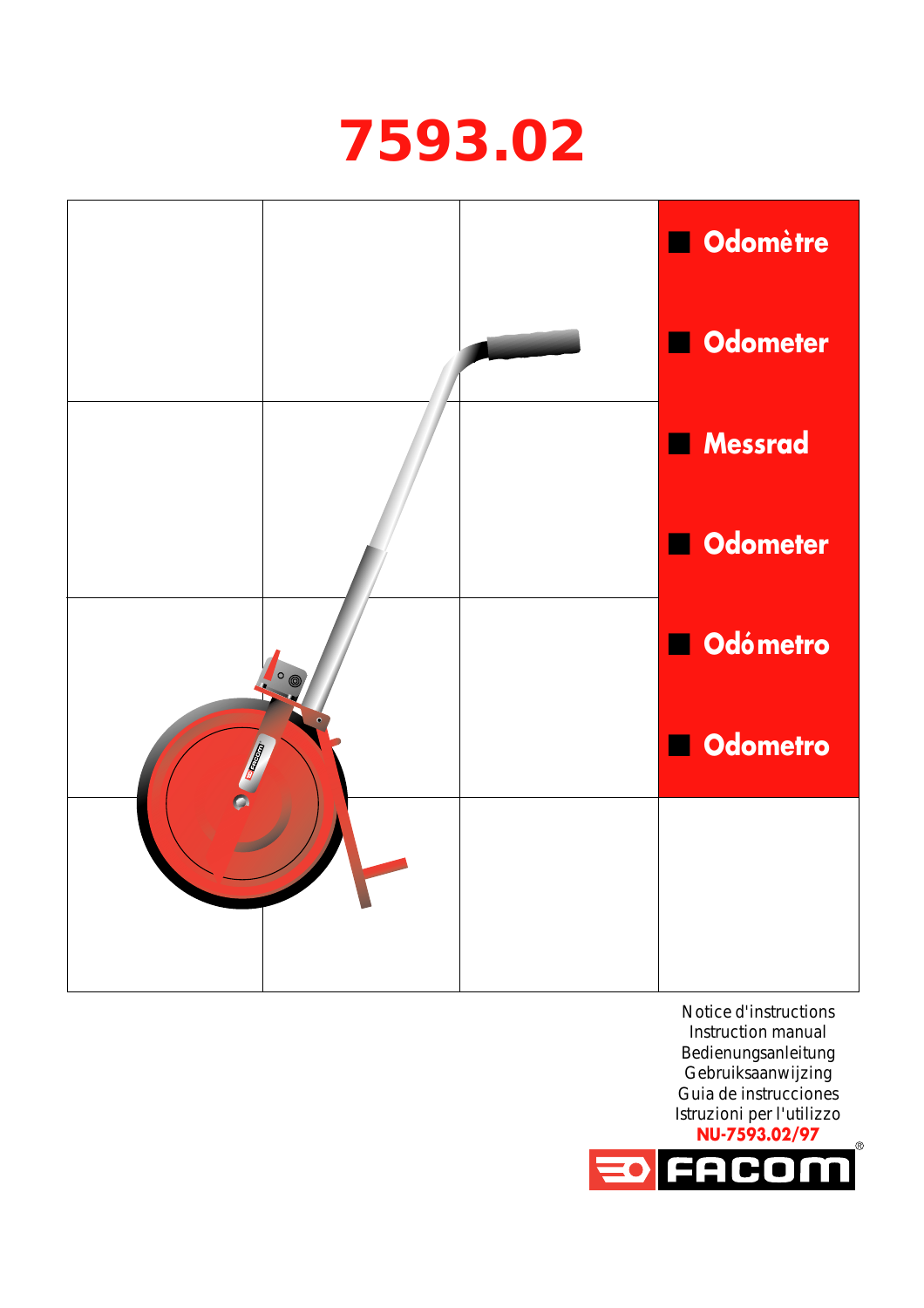



n

n

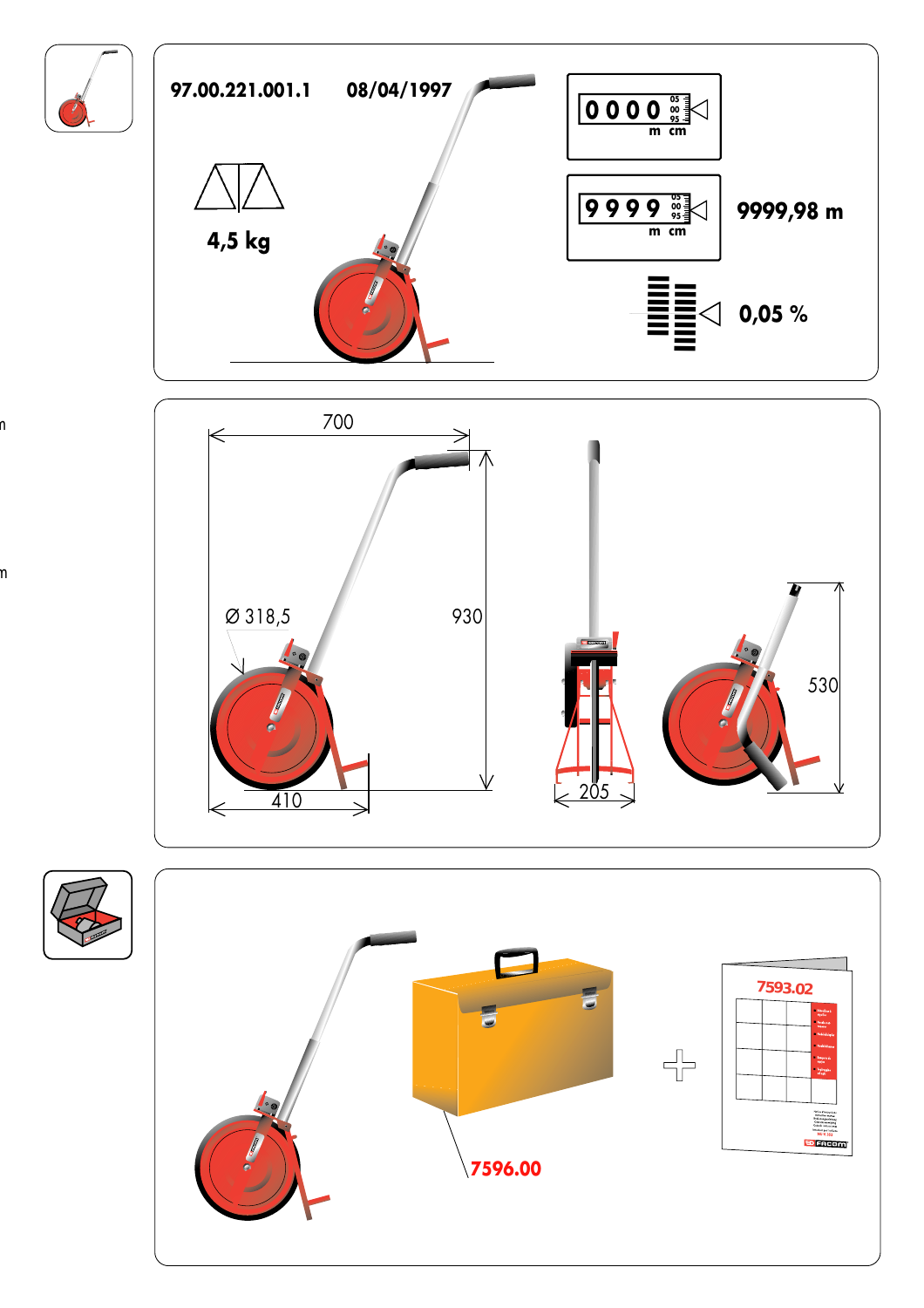